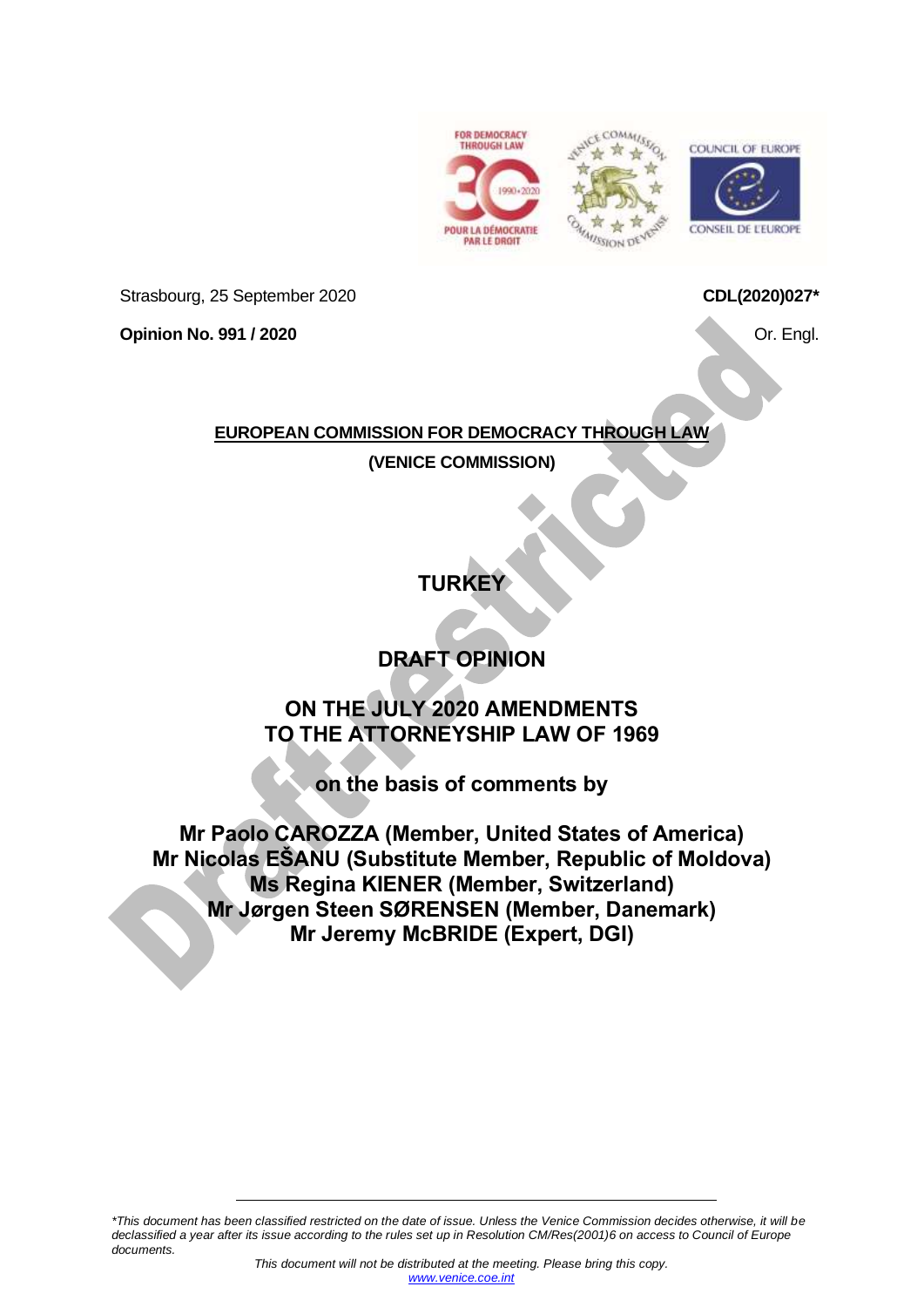# **Contents**

| Ш.                                                                                     |    |
|----------------------------------------------------------------------------------------|----|
| А.                                                                                     |    |
| В.                                                                                     |    |
|                                                                                        |    |
| III.                                                                                   |    |
| А.                                                                                     |    |
| $1_{-}$                                                                                |    |
|                                                                                        |    |
| B. Effects of the 2020 amendments on the independence of attorneys and the proper      |    |
|                                                                                        |    |
| 1.                                                                                     |    |
| $2_{-}$                                                                                |    |
| Is the new system of election of delegates to the UTBA GA more fair than the old<br>3. |    |
| one? $14$                                                                              |    |
| IV.                                                                                    | 15 |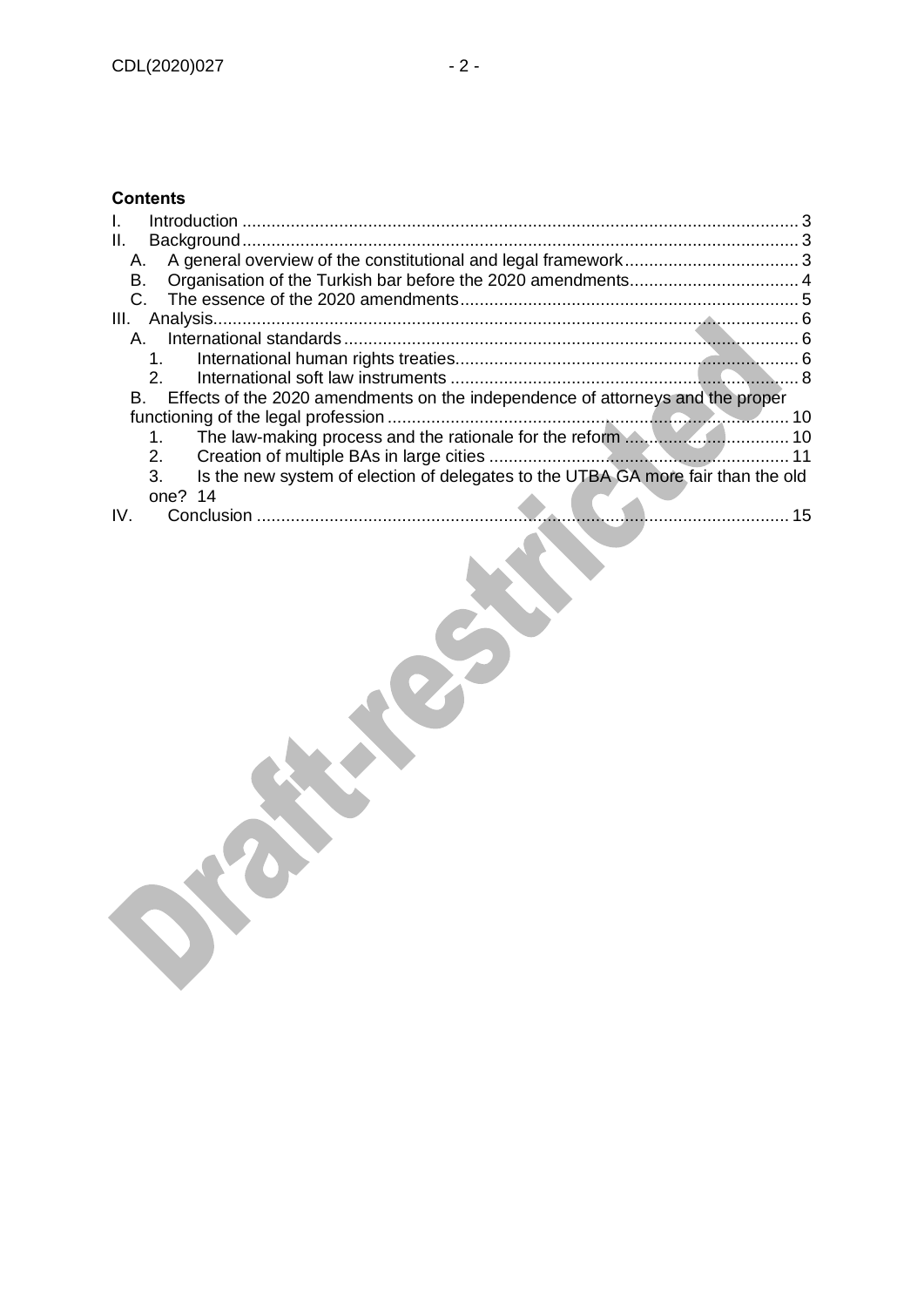#### <span id="page-2-0"></span>**I. Introduction**

1. By letter of 29 May 2020, Mr Michael Aastrup Jensen, Chairperson of the PACE Monitoring Committee, requested the opinion of the Venice Commission on the draft amendments to the Attorneyship Law (see the original version of the Law no 1136 of 19 March 1969, CDL-REF(2020)032). On 11 July 2020 the draft amendments were adopted by the Turkish Parliament (see CDL-REF(2020)033, containing the amendments of 11 July 2020, with the explanatory note of 30 June 2020). The focus of this opinion will be on the July 2020 amendments to the original Attorneyship Law (hereinafter referred to as "the 2020 amendments"; see the consolidated version of the Attorneyship Law after July 2020, CDL-REF(2020)064).

2. Mr Paolo Carozza (member, USA), Mr. Nicolae Ešanu (substitute member, Moldova), Ms Regina Kiener (member, Switzerland) and Mr Jørgen Steen Sørensen (member, Denmark) acted as rapporteurs. Mr Jeremy McBride was appointed as legal expert for the DGI.

3. Due to the Covid-19 pandemic, no visit to Ankara was possible, but several videoconferences were held on 4, 9 and 10 September 2020. The rapporteurs discussed the amendments with the representatives of various bar associations, of the Union of Turkish Bar Associations, of the Ministry of Justice, of political parties in Parliament, and of civil society. The Commission is grateful to the Turkish Ministry of Justice for facilitation of those virtual meetings.

4. This opinion was prepared in reliance on the English translation of the of original Law and the 2020 amendments. These translations may not always accurately reflect the original version in Turkish on all points. Therefore, certain issues raised may be due to problems of translation.

*5. This opinion was drafted on the basis of comments by the rapporteurs and the results of the series of virtual meetings with Turkish interlocutors. It was adopted by the Venice Commission at its … Plenary Session (Venice, …).*

#### <span id="page-2-1"></span>**II. Background**

#### <span id="page-2-2"></span>**A. A general overview of the constitutional and legal framework**

6. In 1969, Turkey adopted the Attorneyship Law (hereinafter referred to as the "1969 Law"). This law regulated the status of attorneys, accession to the legal profession, attorney's fees, legal aid, professional duties and discipline of attorneys, disbarment, etc. It also defined the powers and the structure of the professional associations of attorneys – provincial bar associations (hereinafter – the  $BAs$ )<sup>1</sup> and the Union of Turkish Bar Associations.

7. The Constitution of 1982 (as amended) does not contain provisions specifically describing the organisation of the legal profession. Bar associations and the Union of Turkish Bar Associations are briefly mentioned twice: in Article 146 and in the provisional Article 18, in the context of elections of the members of the Constitutional Court.

8. In addition, Article 135 of the Constitution defines the status of "public professional organisations and their higher bodies" as being "public corporate bodies established by law, with the objectives of meeting the common needs of the members of a given profession". Under Article 135, the organs of public professional organisations "shall be elected by secret ballot by their members in accordance with the procedure set forth in the law, and under judicial supervision."<sup>2</sup>

<sup>1</sup> The term used in this opinion – Bar Associations – is taken from the translation of the Attorneyship Law. In some jurisdictions similar bodies are called simply "the Bar".

 $2$  The full text of Article 135 reads as follows:

<sup>&</sup>quot;Public professional organisations and their higher organisations are public corporate bodies established by law, with the objectives of meeting the common needs of the members of a given profession, to facilitate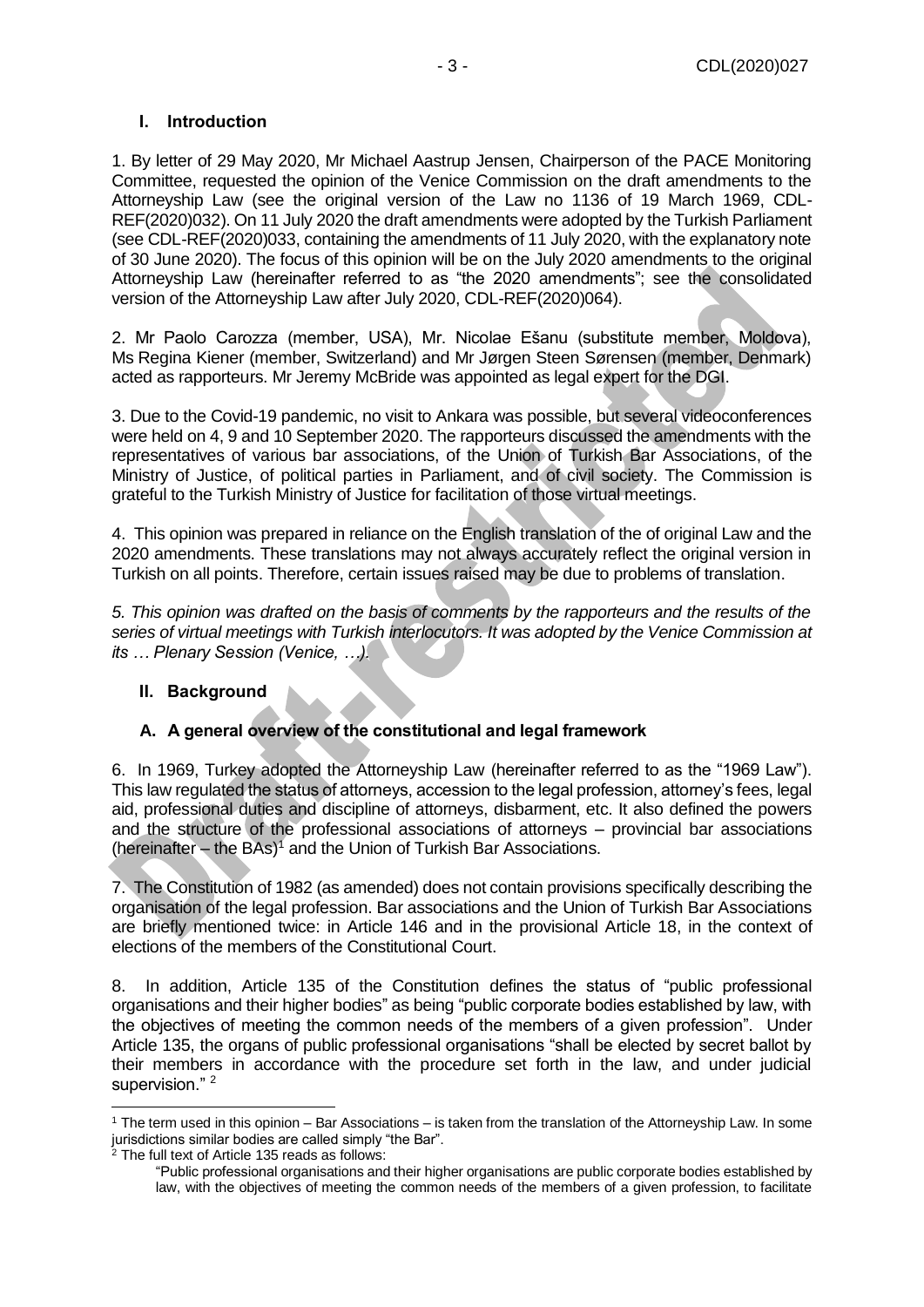9. Article 135 of the Constitution does not mention professional organisations of lawyers explicitly. However, under Article 76 of the 1969 Law, the BAs are defined as "professional organisations" having the "nature of public agencies". The Union of Turkish Bar Associations is also defined, in Article 109 of the 1969 Law, as a "professional organisation" having "the nature of a public agency". This language implies that BAs and the Union of the Turkish Bar Associations may be seen as "professional organisations" and their "higher body" respectively, governed by Article 135 of the Constitution. This reading of the law was confirmed to the rapporteurs by the Ministry of Justice during the videoconference meeting.<sup>3</sup>

#### <span id="page-3-0"></span>**B. Organisation of the Turkish bar before the 2020 amendments**

10. Under the 1969 Law, BAs are established in each province.<sup>4</sup> The BAs register all attorneys working in their respective provinces and may decide on disbarring them. Membership in the BAs is mandatory, in the sense that it is a pre-requisite for rendering legal services and practicing law in Turkish courts (Articles 63 and 66 of the 1969 Law). If an attorney moves to practice in another province, he or she has to re-register with the BA of that province (Article 68). Thus, under the law as it stood before the 2020 amendments, membership in BAs was based on a purely geographical principle.

11. The BAs (through their governing bodies) perform important functions vis-à-vis attorneys: they admit lawyers to the bar (see Article 7), organise mandatory trainings for young lawyers ("apprenticeships" – see Article 15 et seq.), register partnerships (Article 44), decide on disciplinary cases (see Article 103 et seq.), advise attorneys on ethical obligations, mediate between attorneys and between attorneys and their clients (Article 95), and may impose disciplinary sanctions on attorneys, including temporary prohibitions to practice or definitive disbarments (Article 136).

12. Under Article 76, BAs are "operating on the basis of democratic principles". That means that attorneys participate in the General Assembly of the BA which elects the governing bodies of the BA (the President, the Management Board, the Disciplinary Board, etc. – see Articles 89, 90 and 104), by secret vote, and decides certain other questions (for example, decides on the amount of the BA admission fees – see Article 81). Every attorney must pay dues to support the

their professional activities, to ensure the development of the profession in keeping with common interests, to safeguard professional discipline and ethics in order to ensure integrity and trust in relations among its members and with the public; their organs shall be elected by secret ballot by their members in accordance with the procedure set forth in the law, and under judicial supervision.

Persons regularly employed in public institutions, or in state economic enterprises shall not be required to become members of public professional organisations.

These professional organizations shall not engage in activities outside the aims for which they are established.

Political parties shall not nominate candidates in elections for the organs of these professional organizations or their higher bodies.

The rules concerning the administrative and financial supervision of these professional organizations by the state shall be prescribed by law.

The responsible organs of professional organizations which engage in activities beyond their objectives shall be dissolved by court decision at the request of the authority designated by law or the public prosecutor, and new organs shall be elected in their place.

However, in cases where delay endangers national security, public order and in cases where it is necessary to prevent the perpetration or the continuation of a crime or to effect an arrest, an authority designated by law may be vested with power to suspend professional organizations from activity. The decision of the said authority shall be submitted for approval to the responsible judge within twenty-four hours. Unless the judge declares a decision within forty-eight hours, this administrative decision is annulled automatically."

<sup>&</sup>lt;sup>3</sup> See also the response of Turkey to the questionnaire by the UN Special Rapporteur https://www.ohchr.org/Documents/Issues/IJudiciary/BarAssociations/Turkey.docx

<sup>4</sup> According to the information received by the rapporteurs, currently bar associations are established in 80 out of 81 provinces of Turkey.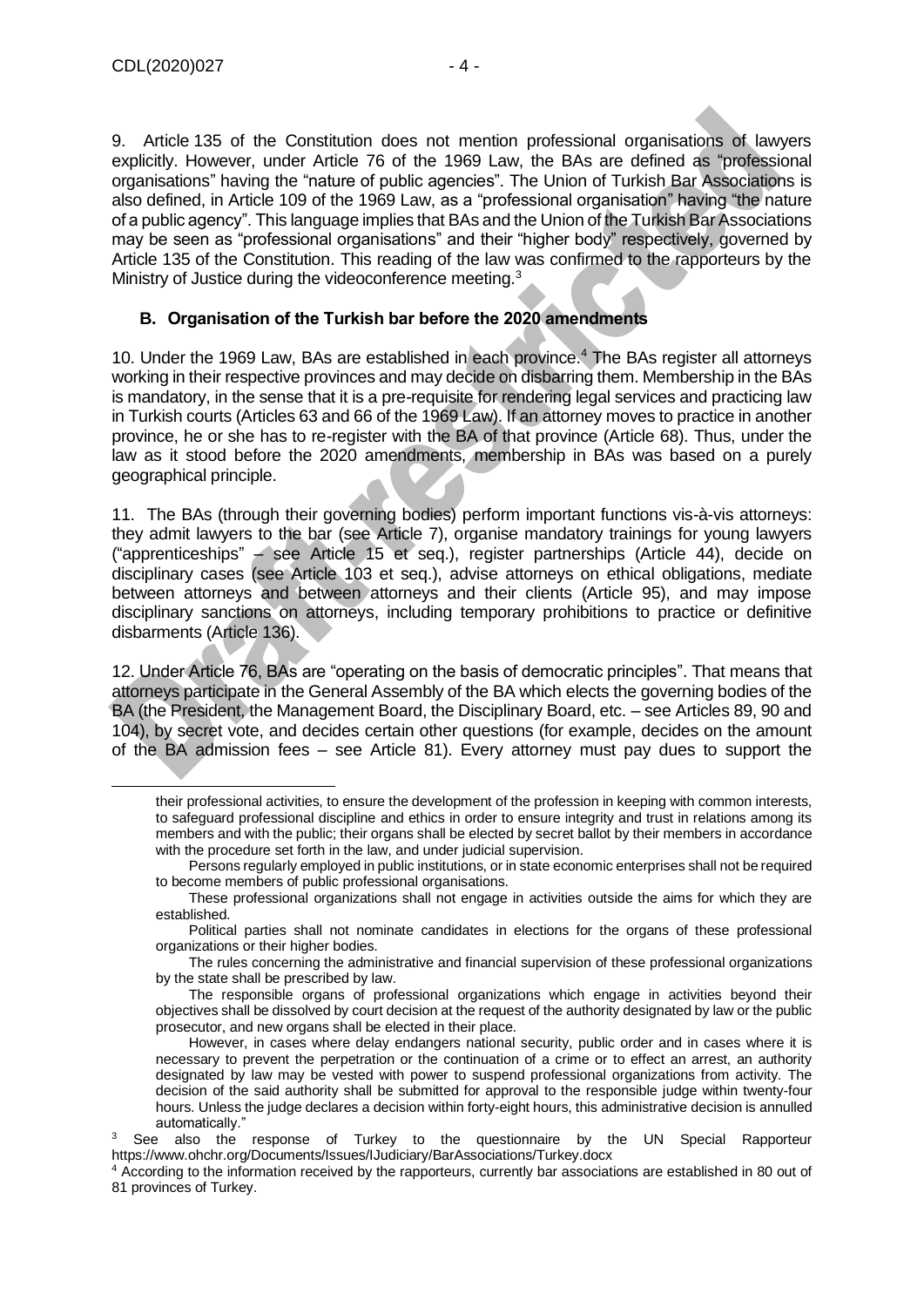functioning of his/her BA (Article 65 of the 1969 Law). Decisions of the General Assembly of each BA are taken by "the largest number of votes" (Article 87). This rule also applies for the election of delegates to the Union of Turkish Bar Associations (Article 81 (1) and Article 87 (4) of the 1969 Law).

13. At the national level, the 1969 Law established the Union of Turkish Bar Associations (the UTBA). The UTBA is the umbrella organisation of the provincial BAs. It represents BAs before State authorities (see Article 110 p. 7). It also has competencies vis-à-vis individual attorneys. Thus, the UTBA may review certain decisions of the provincial BAs in matters related to the bar admissions, disciplinary sanctions, disbarment etc. Decisions of the UTBA are appealable to the Ministry of Justice, but the Ministry's decisions are not final: the UTBA may outvote the Ministry of Justice by a 2/3 majority of its management board members on certain matters related to admission, discipline and disbarment (see Articles 8, 9, 142, 157, etc.). The UTBA has other important functions. For example, it sets out rules of professional conduct (see Article 34) and determines the amounts of dues which attorneys must pay to the UTBA (Article 117).

14. The main body of the UTBA is the General Assembly (the GA), which is composed of delegates representing the BAs. Before the 2020 amendments, the number of delegates to the UTBA from each BA was somewhat proportional to the number of registered attorneys in the respective BA. Article 114 of the 1969 Law provided that each BA sends to the General Assembly two delegates plus the President of the BA *ex officio*. In addition, BAs having more than 100 members were entitled to send one additional delegate for every 300 attorneys. That rule meant that bar association established in Ankara and in large provincial centres, like Istanbul or Izmir, where the number of registered attorneys is very high, would send to the UTBA GA significantly more delegates than the BAs from smaller provincial centres.

#### <span id="page-4-0"></span>**C. The essence of the 2020 amendments**

15. The 2020 amendments were introduced before Parliament by a group of MPs belonging to the ruling majority, without any proposal by the BAs and without having consulted them beforehand. Various sources, $5$  as well as most of the interlocutors to whom the rapporteurs spoke, claimed that most of the BAs were not consulted in the process of preparing the draft amendments or during the debates in Parliament. The authorities and the President of the UTBA argued, on the contrary, that the leadership of the larger BAs had been invited to take part in the discussions, but had refused to engage in a dialogue and, instead, had preferred to hold demonstrations on the streets protesting against the reform.

16. The 2020 amendments made two major changes to the organisation of the Turkish bar. The first introduced the possibility of having multiple BAs in large cities, like Ankara, Istanbul and Izmir. New Article 77 provides that in the BAs having more than 5000 members, not less than 2000 members may leave and create an "alternative" BA. If their number drops below 2000, they must join one of the existing BAs in their province having 2000 members or more.

17. The second major change concerned the number of delegates each BA sends to the UTBA GA. Instead of the previous model, where each BA was sending one additional delegate per 300 members (in addition to the minimum of 3 delegates), new Article 114 provides that each BA will send to the UTBA a minimum of four delegates (three elected and one *ex officio*) plus one additional delegate per 5000 members. It follows that the number of delegates representing large BAs will be drastically reduced.

18. Previously, delegates representing large provincial centres dominated the UTBA GA. Thus, on 31 December 2019 there were 127,691 registered attorneys in Turkey. 46,052 attorneys were registered in Istanbul, 17,598 in Ankara, and 9,612 in Izmir. Under the previous system, the Izmir

<sup>5</sup> *Inter alia*, Human Rights Watch and the International Commission of Jurists.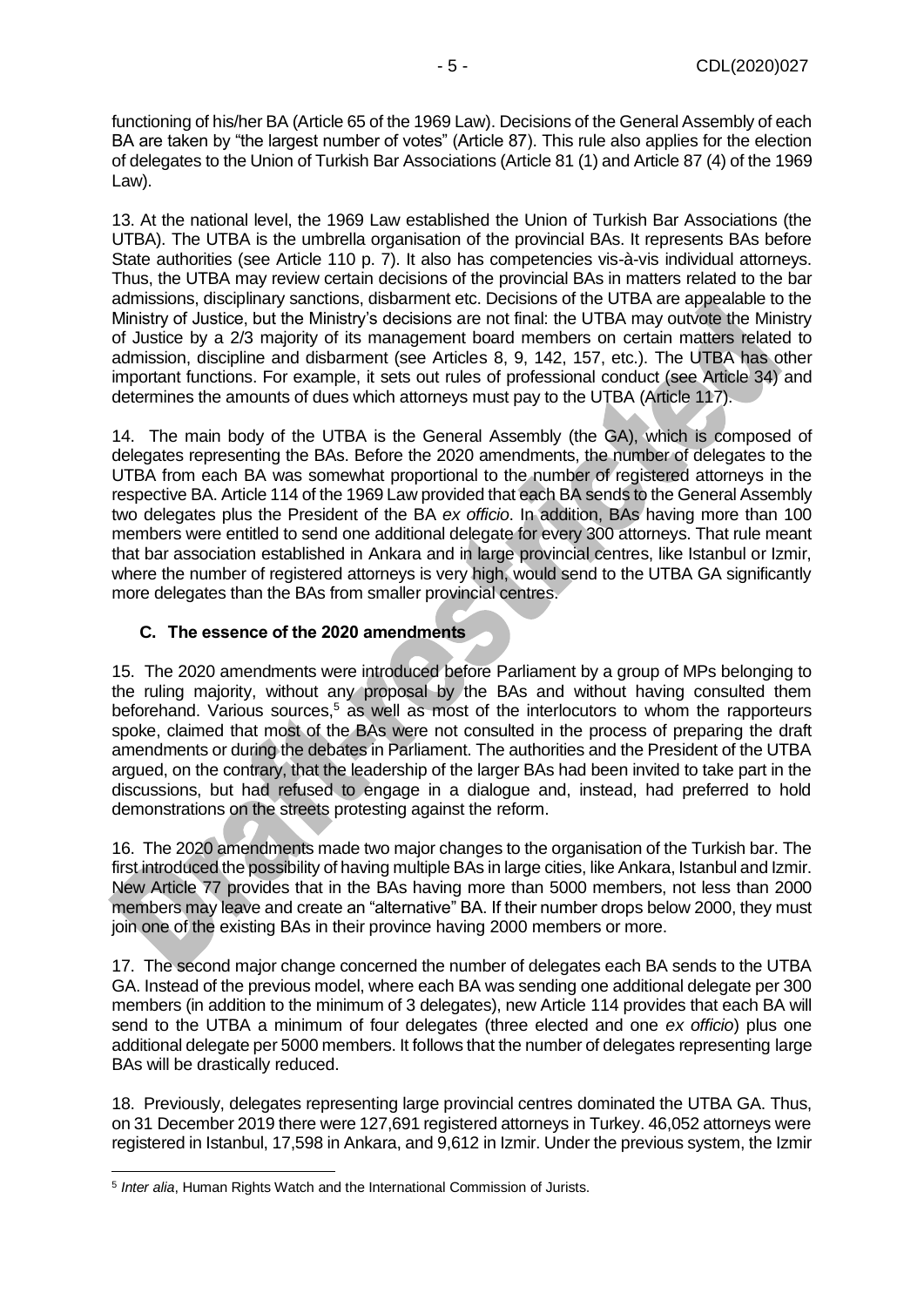BA was entitled to send ca. 35 delegates to the UTBA GA. Under the 2020 amendments, the Izmir BA will be entitled to five delegates (four regular plus one additional delegate per 5000 members). $6$  The number of delegates sent on behalf of the largest BA – that of Istanbul – will go from ca. 136<sup>7</sup> to 13. In comparison, even the smallest BA (some of them having less than 100 members) will be entitled to send four delegates.

19. In essence, this second amendment changes the *rapport de force* within the UTBA. The previous principle of roughly proportional representation of attorneys within the UTBA has thus been replaced with a principle of nearly equal representation of all BAs in the UTBA.

20. These two major amendments – introducing multiple bars and removing proportional representation of BAs in the UTBA GA – were central to the 2020 amendments and sparked heated debate in Turkey<sup>8</sup> as well as internationally.<sup>9</sup> While the government considers the amendments as necessary in view of the increasing number of attorneys in Turkey and poorly functioning BAs, critics consider them as an instrument to silence the large BAs which criticise the state of the rule of law and human rights in Turkey. This Opinion will be essentially focused on these two major amendments to the 1969 Law. As to other changes, they were either technical or did not raise any controversy, so the Venice Commission will not comment on them.

# <span id="page-5-0"></span>**III. Analysis**

### <span id="page-5-1"></span>**A. International standards**

# **1. International human rights treaties**

<span id="page-5-2"></span>21. The international human rights treaties ratified by Turkey do not specify how a bar association should be organised. As observed by M. Diego García-Sayán, the UN Special Rapporteur on the independence of judges and lawyers, "the ways in which lawyers assemble and associate vary among different jurisdictions".<sup>10</sup> That does not mean, however, that international standards in this area are non-existent.

22. Article 1 of the European Convention on Human Rights (the ECHR) requires the contracting parties to "secure" the rights and freedoms included in the Convention. Similarly, Article 2 of the International Covenant on Civil and Political Rights (ICCPR) holds that the parties to the Covenant undertake "to respect and to ensure" the rights recognised in the Covenant. These provisions have been interpreted as imposing both negative and positive obligations upon States.<sup>11</sup> While some positive obligations of States are explicitly mentioned in the international human rights treaties, others are implied.

23. Thus, the right to a fair trial includes the right to legal assistance in criminal matters (see Article 6 § 3 (c) of the ECHR and Article 14 § 3 (d) of the ICCPR). It is reasonable to assume that the right to legal assistance implies some degree of *independence* of defence attorneys from the State.<sup>12</sup> Without this independence defence attorneys cannot perform their main function,

 $6$  Even if the Izmir BA splits into four new BAs (following the amendment allowing for multiple bars), Izmir attorneys will be represented in the UTBA by 16 delegates.

<sup>7</sup> Source[: https://www.barobirlik.org.tr/tbb-delegeleri](https://www.barobirlik.org.tr/tbb-delegeleri)

<sup>8</sup> Se[e https://www.arabnews.com/node/1673261/middle-east.](https://www.arabnews.com/node/1673261/middle-east)

<sup>&</sup>lt;sup>9</sup> Se[e https://www.icj.org/turkey-plan-to-divide-undermine-legal-profession/](https://www.icj.org/turkey-plan-to-divide-undermine-legal-profession/)<br>10 Benetical UNI Special Beneticury on the independence

Report of UN Special Rapporteur on the independence of judges and lawyers, p. 32: <https://www.ohchr.org/EN/Issues/Judiciary/Pages/ReportGAOnBarAssociations.aspx>

<sup>&</sup>lt;sup>11</sup> In today's human rights law, a tripartite typology is established, distinguishing duties or obligations to respect, protect and fulfil human rights, with the duty to respect as a negative obligation, and the duties to protect and fulfil as positive obligations - see, among others, Harris, O'Boyle, Bates and Buckley, Law of the European Convention on Human Rights, 3rd ed., p. 21 and 22.

<sup>12</sup> See, for example, the judgment in *Faig Mammadov v. Azerbaijan*, no. 60802/09, § 32, 26 January 2017, which mentions expressly the principle of "independence of the legal profession from the State".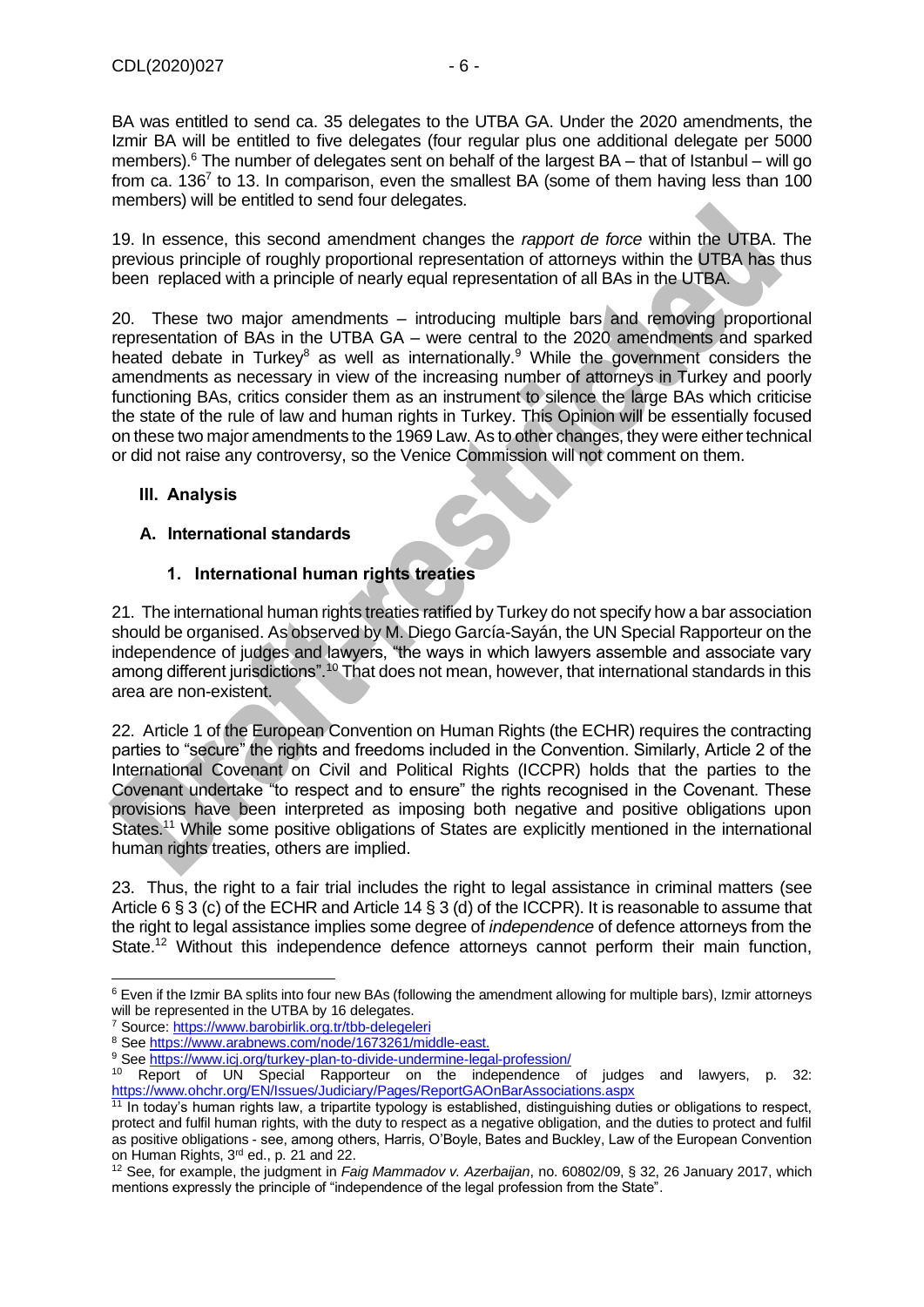namely, to be the procedural opponents of the prosecution and serve the interests of their clients and the interests of the administration of justice in general.<sup>13</sup>

24. Another implicit requirement of Article 6 § 3 (c) of the ECHR is that legal assistance should be practical and effective.<sup>14</sup> "Effectiveness" of legal assistance implies a certain level of professionalism of the defence attorney. Thus, the ECtHR repeatedly held that the choice of defence counsel is not entirely free, and that the defendant may be required to choose amongst persons having certain qualifications.<sup>15</sup> By adverse implication, free legal assistance provided to defendants in need at the expense of the State should be at least minimally *professional*. That being said, this is not a very demanding standard: for instance, legal assistance provided by a trainee lawyer not having the status of a registered attorney was found to be "effective" for the purposes Article 6 § 3 (c).<sup>16</sup>

25. The requirement to ensure independent and professional legal assistance is implied in other international human rights standards as well. Thus, for the ECtHR, access to a lawyer is one of the fundamental procedural guarantees in matters of deprivation of liberty under Article 5 of the ECHR.<sup>17</sup> Moreover, the right to a lawyer has a prominent place in other, more specific human rights instruments, namely those regulating detention, treatment of prisoners, protection of victims of crime, protection against torture, etc.<sup>18</sup> A common point of these human rights instruments is that a lawyer not only acts in the interests of his/her client in a specific case but also plays an important role in defending human rights and the rule of law in general.

26. How the *independence* and *professionalism* of defence attorneys is to be guaranteed in practice is a difficult question. Neither the ECHR nor the ICCPR prescribe a system of governance for the legal profession. Arguably, the creation of an independent bar association may strengthen the independence of individual lawyers. However, while there is a considerable body of case-law on the independence of judges in light of how they are appointed or removed from office,<sup>19</sup> the independence of defence attorneys has not yet been examined from this "institutional" angle,<sup>20</sup> at least not in European human rights law. In the Venice Commission's assessment, States therefore seem to have a large margin of appreciation in these matters.

27. Finally, the Commission notes that Article 11 of the ECHR, guaranteeing freedom of association, may be relevant for some professional associations (see also Article 22 of the ICCPR). However, according to the ECtHR's case-law, public law institutions are not "associations" within the meaning of Article 11. The former European Commission on Human Rights concluded that bar associations in Spain set up by law in the public interest, with mandatory membership and with regulatory functions, are not "associations" within the meaning

<sup>&</sup>lt;sup>13</sup> Some elements of the right to legal assistance – for example, confidentiality of lawyer-client contacts – also point in the same direction.

<sup>14</sup> See, for example, *Güveç v. Turkey*, §§ 119 – 133.

<sup>15</sup> See *Zagorodniy v. Ukraine*, § 53, with further references to the case-law.

<sup>16</sup> See *Dmitrijevs v. Latvia* (dec.), no 62390/00, 7 November 2002, with further references to the case-law.

<sup>17</sup> ECtHR, *Salduz v.Turkey* [GC], §§ 54-55; Ibrahim and Others v. the United Kingdom [GC], § 256, 272).

<sup>18</sup> Thus, the *Body of Principles for the Protection of All Persons under Any Form of Detention or Imprisonment* provides that a detained person shall be entitled to have the assistance of, and to communicate and consult with, legal counsel. The *Standard Minimum Rules for the Treatment of Prisoners*, which recommend, in particular, that legal assistance and confidential communication with counsel should be ensured to untried prisoners. The *Safeguards guaranteeing protection of those facing the death penalty* reaffirm the right of everyone suspected or charged with a crime for which capital punishment may be imposed to adequate legal assistance at all stages of the proceedings. The *Declaration of Basic Principles of Justice for Victims of Crime and Abuse of Power* recommends measures to be taken at the international and national levels to improve access to justice and fair treatment, restitution, compensation and assistance for victims of crime.

<sup>19</sup> See *Langborger v. Sweden*, § 32; *Kleyn and Others v. the Netherlands* [GC], § 190.

<sup>&</sup>lt;sup>20</sup> The IBA commentary, cited above, (p. 13) develops this approach as follows: "Independence of a lawyer requires also that the process for the lawyer's admission to the bar, professional discipline, and professional supervision in general, are organised and carried out in a manner that guarantees that administration of the legal profession is free from undue or improper influence, whether governmental, by the courts or otherwise."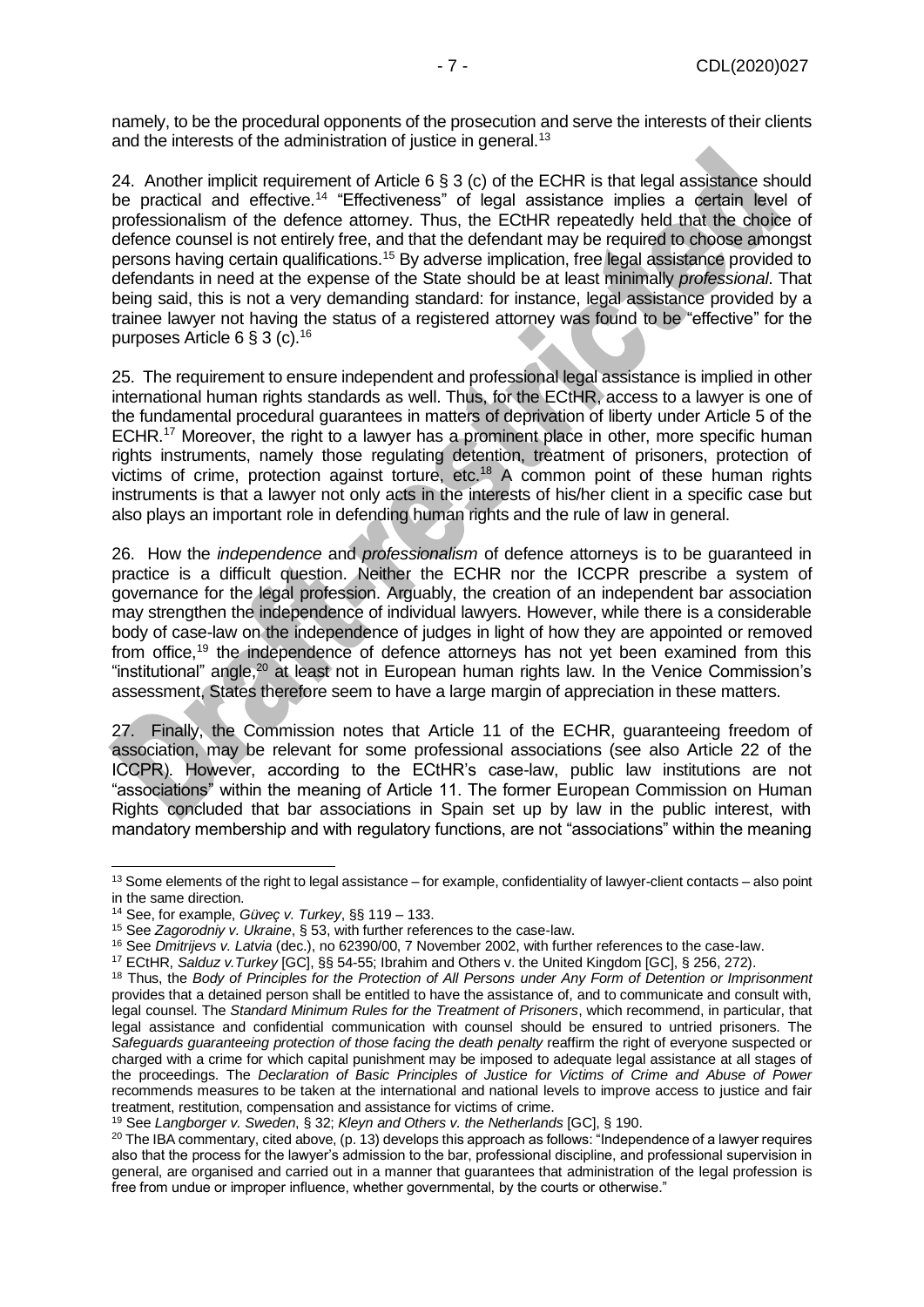of Article 11 § 1.<sup>21</sup> This approach was later confirmed by the European Court of Human Rights in a case concerning Romania.<sup>22</sup> In Turkey the 1969 Law describes the BAs and the UTBA as "public" bodies. They are created by the law itself, in the general interest, they are based on mandatory membership and they have regulatory functions. It follows that Article 11 of the ECHR is not applicable to the UTBA and BAs.<sup>23</sup>

28. In sum, while international human rights treaties do not prescribe a particular model of governance of the legal profession, the positive obligation of states to secure human rights can be read to require a *robust degree of independence* and *professionalism* of attorneys. In the following section the Venice Commission will examine how those principles are interpreted in nonbinding "soft law" instruments.

### <span id="page-7-0"></span>**2. International soft law instruments**

29. Contrary to international human rights treaties, international soft law instruments look at the independence and professionalism of the bar from an institutional angle and are more specific on how the legal profession should be organised. Thus, Recommendation Rec(2000)21 of the Committee of Ministers of the Council of Europe (see principle V/1)<sup>24</sup> and the UN Basic Principles on the Role of Lawyers (see p. 24)<sup>25</sup> are both based on the idea that the independence and professionalism of lawyers is best ensured through *the creation of independent bar associations*.

30. Recommendation Rec(2000)21 and the UN Basic Principles recommend the establishment of bar associations; however, these instruments do not rule out the possibility of having more than one such association in any given area.<sup>26</sup> Also, the World Bank comparative analysis seems to confirm that there is great variety in the number of bar associations in the selected European jurisdictions.<sup>27</sup> From the World Bank analysis it appears that where a country has multiple bars they are usually organised according to the geographical principle (local-regional-national levels). However, international instruments do not exclude the possibility of having multiple bar associations at the same level, based of voluntary membership, at least not expressly.

31. The second prong of the reform consisted of abandoning the principle of proportional representation of all Turkish attorneys in the UTBA. In essence, the UTBA was turned into a confederacy of provincial bars.<sup>28</sup> This potentially affected the representative character of the UTBA vis-à-vis individual attorneys, since in the new system attorneys from big cities are seriously under-represented. Thus, in the example discussed above (see paragraph 18), one delegate from a small BA would represent less than 25 attorneys, while a delegate from Izmir would represent approximately 1900. This difference will be even more spectacular if a very small BA is compared with the biggest one, from Istanbul.

32. The requirement that bar associations should be representative of their members (i.e. individual attorneys) transpires from Recommendation Rec(2000)21, which specifies that bar associations "should be self-governing bodies".<sup>29</sup> The idea of self-government implies the

<sup>21</sup> A*. and others v. Spain* (application no. 13750/88, admissibility decision of 2 July 1990).

<sup>22</sup> *Pompiliu Bota v. Romania* (dec.), no 24057/03, 12 October 2004.

<sup>&</sup>lt;sup>23</sup> Paradoxically, the 2020 amendments bring BAs closer to the private law bodies, in the sense that attorneys in big cities will henceforth be able to decide to which BA they wish to belong. However, most likely, this change is not sufficient to bring the Turkish BAs within the ambit of Article 11.

 $^{24}$  25 October 2000, "Freedom of exercise of the profession of lawyer" [https://search.coe.int/cm/Pages/result\\_details.aspx?ObjectId=09000016804d0fc8.](https://search.coe.int/cm/Pages/result_details.aspx?ObjectId=09000016804d0fc8)

<sup>&</sup>lt;sup>25</sup> [https://www.un.org/ruleoflaw/files/UNBasicPrinciplesontheRoleofLawyers.pdf.](https://www.un.org/ruleoflaw/files/UNBasicPrinciplesontheRoleofLawyers.pdf)

<sup>&</sup>lt;sup>26</sup> E.g. Principle V of Rec(2000)21 or p. 24 of the UN Basic Principles, referred to above. <sup>27</sup> See pp. 74 et seq.,

[https://documents.worldbank.org/curated/en/512071511257170449/pdf/Comparative-analysis-of-bar](https://documents.worldbank.org/curated/en/512071511257170449/pdf/Comparative-analysis-of-bar-associations-and-law-societies-in-select-European-jurisdictions.pdf)[associations-and-law-societies-in-select-European-jurisdictions.pdf.](https://documents.worldbank.org/curated/en/512071511257170449/pdf/Comparative-analysis-of-bar-associations-and-law-societies-in-select-European-jurisdictions.pdf)

 $^{28}$  One additional delegate for every 5000 members of a BA does not change anything in this analysis.

<sup>29</sup> See Principle V/2.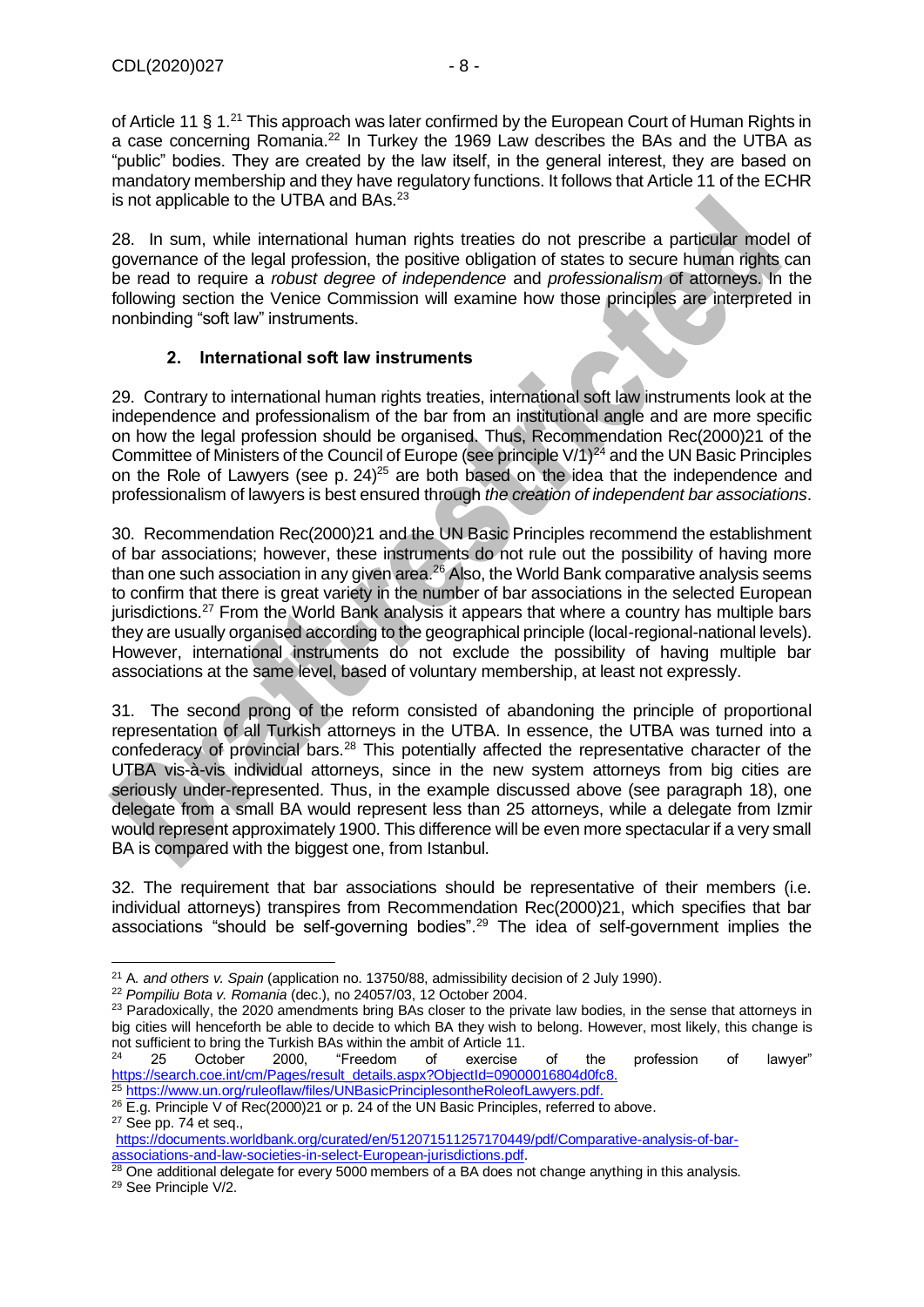representative character of the bodies of the association. More clearly this requirement is formulated in the UN Basic Principles, stipulating that "lawyers shall be entitled to form and join *self-governing professional associations* […]. The executive body of the professional associations shall be *elected by its members* […]" (emphasis added).<sup>30</sup>

33. The idea of "self-government" or "self-regulation" of the legal profession is also mentioned in documents of authoritative international professional associations – the International Bar Association (the IBA) and the Council of Bars and Law Societies of Europe (the CCBE, uniting the Bars and Law Societies of 45 European Countries). Thus, according to the CCBE, bars should seek to uphold and protect, in the public interest, core principles like, *inter alia*, the independence of the lawyer, and the freedom of the lawyer to pursue the client's case, respect for the rule of law and the fair administration of justice, and the self-regulation of the legal profession.<sup>31</sup> Principle 17 of the IBA Standards provides that "there shall be established in each jurisdiction one or more independent self-governing associations of lawyers recognised in law, whose council or other executive body shall be freely elected by all the members without interference of any kind by any other body or person. This shall be without prejudice to their right to form or join in addition other professional associations of lawyers and jurists". <sup>32</sup>

34. A report on bar associations, prepared by the UN Special Rapporteur on the independence of judges and lawyers,<sup>33</sup> develops the concept of "self-governance" of professional associations of lawyers in more detail. Of particular interest for the present Opinion are the following two recommendations:

"100. The majority of members of the executive body of the bar association should be lawyers elected by their peers" [...]

102. The selection process for members of the executive body of a bar association must be transparent and participatory so as to avoid corporatism or politicization of the process.  $[...]$  ."

35. In Turkey, the executive bodies of the BAs and of the UTBA are composed exclusively of attorneys. The Venice Commission does not think that, in current circumstances, this should be changed. What is important in this citation is that the notion of self-governance implies a requirement that the organs of bar associations should be *representative* of the members of the legal profession.

36. That being said, the condition that bar associations should be "self-governing" and that their bodies should be composed of "lawyers elected by their peers" is not applicable to the same extent to all types of bar associations. Recommendation Rec(2000)21 (principle V/2) and UN Basic Principles (p. 24) seem to develop the idea of "self-governance" essentially with reference to those bar associations which are based on voluntary membership and play a representative role. Bar associations of this type are closer to private law associations (NGOs) and, as such, should be self-governed and be representative of their members. However, this is not the only possible model of organisation of the bar. As acknowledged by the UN Special Rapporteur, "State involvement in the regulation of the legal profession varies greatly".<sup>34</sup> The IBA notes, in a similar vein, that "there is an ongoing debate as to the extent to which governmental and legislative

<sup>30</sup> Pp. 24-25.

See Charter of Core Principles of the European Legal Profession (edition 2019). [https://www.ccbe.eu/fileadmin/speciality\\_distribution/public/documents/DEONTOLOGY/DEON\\_CoC/EN\\_DEON\\_](https://www.ccbe.eu/fileadmin/speciality_distribution/public/documents/DEONTOLOGY/DEON_CoC/EN_DEON_CoC.pdf#:~:text=The%20more%20recent%20one%20is%20the%20Charter%20of,member%2C%20associate%20and%20observer%20states%20of%20the%20CCBE) [CoC.pdf#:~:text=The%20more%20recent%20one%20is%20the%20Charter%20of,member%2C%20associate%2](https://www.ccbe.eu/fileadmin/speciality_distribution/public/documents/DEONTOLOGY/DEON_CoC/EN_DEON_CoC.pdf#:~:text=The%20more%20recent%20one%20is%20the%20Charter%20of,member%2C%20associate%20and%20observer%20states%20of%20the%20CCBE) [0and%20observer%20states%20of%20the%20CCBE.](https://www.ccbe.eu/fileadmin/speciality_distribution/public/documents/DEONTOLOGY/DEON_CoC/EN_DEON_CoC.pdf#:~:text=The%20more%20recent%20one%20is%20the%20Charter%20of,member%2C%20associate%20and%20observer%20states%20of%20the%20CCBE)

<sup>32</sup> The 1990 IBA Standards For The Independence Of The Legal Profession: [https://www.ibanet.org/publications/publications\\_iba\\_guides\\_and\\_free\\_materials.aspx#collapse18.](https://www.ibanet.org/publications/publications_iba_guides_and_free_materials.aspx#collapse18) <sup>33</sup> Cited above.

<sup>34</sup> *Ibid*., p. 24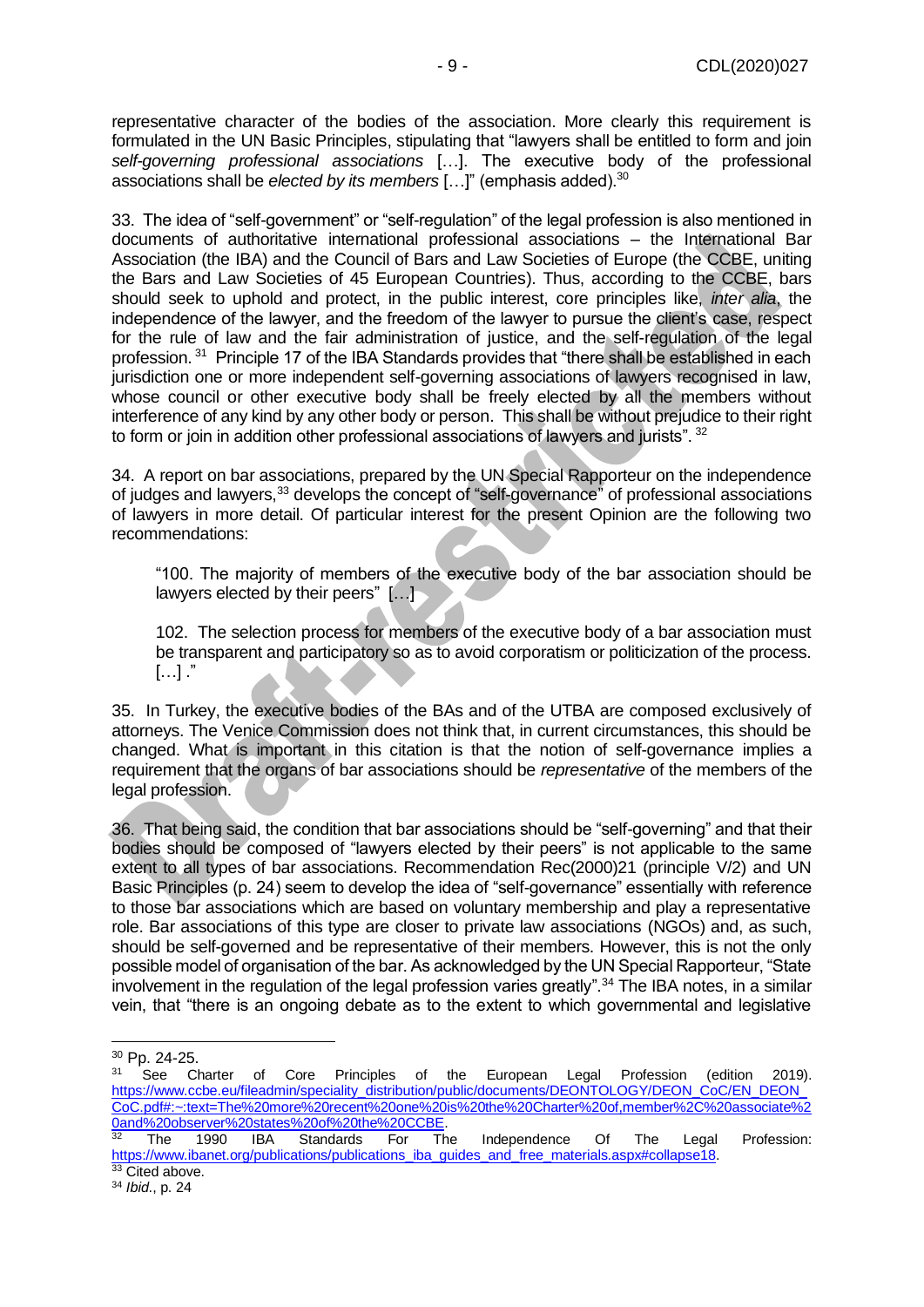interference with the administration and conduct of the legal profession may be warranted."<sup>35</sup> It is difficult to insist that the requirement of self-governance should be applicable in the same measure to those bar associations which have the status of a public body, are based on mandatory membership and have important regulatory functions, as is the case with the BAs in Turkey.<sup>36</sup> The Venice Commission, in an opinion on Ukraine, did not question an arrangements in which qualifications and disciplinary commissions included members who were not attorneys.  $37$ Full self-governance of bar associations which are public-law bodies with regulatory functions may be seen as an optimal model, but not as a strict standard.<sup>38</sup>

#### <span id="page-9-0"></span>**B. Effects of the 2020 amendments on the independence of attorneys and the proper functioning of the legal profession**

37. As demonstrated above, international human rights treaties imply that attorneys should be independent and professional. Soft-law instruments recommend that bar associations should be representative of lawyers (without, however, prescribing any particular model of organisation of bar associations). Complying with these principles is also important from a rule of law perspective. Thus, in its Rule of Law Checklist, the Venice Commission stressed that "it is […] crucial that [the bar] is organised so as to ensure its independence and proper functioning".<sup>39</sup> In an opinion on Ukraine, the Venice Commission noted as follows: "The main arguments for self-regulation of the legal profession are that it is necessary to preserve the independence of the bar, the independence of the judiciary, and the rule of law […]."<sup>40</sup> Therefore, in this section the Venice Commission will assess whether the 2020 amendments furthers these principles.

# **1. The law-making process and the rationale for the reform**

<span id="page-9-1"></span>38. The Venice Commission has consistently maintained that the public should have a meaningful opportunity to provide input into the legislative process.<sup>41</sup> This is *a fortior*i true of the consultations with the main stakeholders – in the case at hand, the attorneys.<sup>42</sup> Critics and supporters of the 2020 amendments disagreed whether the BAs were given a chance to influence the content of the amendments What is evident, by contrast, is that the initiative for reforming BAs came not from the Turkish legal community but from the outside, and that the majority of the Turkish attorneys opposed the amendments.<sup>43</sup>

39. This situation is hardly compatible with the principles of self-regulation and self-governance of the legal profession, analysed in the previous section. Normally, such reforms should be driven

<sup>&</sup>lt;sup>35</sup> The International Bar Association (the IBA), Commentary to the "International Principles on Conduct for the Legal Profession", adopted by the IBA on 28 May 2011, page 14: See [https://www.icj.org/wp](https://www.icj.org/wp-content/uploads/2014/10/IBA_International_Principles_on_Conduct_for_the_legal_prof.pdf)content/uploads/2014/10/IBA\_International\_Principles\_on\_Conduct\_for\_the\_legal\_prof.pdf.

<sup>&</sup>lt;sup>36</sup> For example, the Recommendation does not insist that bar associations should have all the powers which the Turkish BAs have. For example, the Recommendation stipulates that bar associations "should be responsible for"… or, where appropriate "be entitled to participate in the conduct of disciplinary proceedings" concerning lawyers.

<sup>&</sup>lt;sup>37</sup> See CDL-AD(2011)039, Joint Opinion on the draft law on the bar and practice of law of Ukraine by the Venice Commission and the Directorate of Justice and Human Dignity within the Directorate General of Human Rights and Rule of Law of the Council of Europe, § 95.

<sup>38</sup> In addition, it is unclear to what extent the principle of self-governance should apply to the UTBA. The Venice Commission considers that the UTBA, by virtue of its powers and its relations with the provincial BAs, plays the role of an "upper chamber" in a vertically organised two-tier system (see the analysis in paragraph 61 below). However, it also has some characteristics of a confederation of provincial BAs; one may claim that the UTBA should be representative of the BAs, and not of individual attorneys.

<sup>39</sup> CDL-AD(2016)007, Rule of Law Checklist, §§ 97 and 98

<sup>40</sup> See CDL-AD(2011)039, cited above, § 11.

<sup>41</sup> See the Rule of Law Checklist, Section 5 (iv).

<sup>42</sup> See CDL-AD(2020)017, Poland - Joint Urgent Opinion of the Venice Commission and the Directorate General of Human Rights and Rule of Law (DGI) of the Council of Europe on amendments to the Law on the Common courts, the Law on the Supreme court and some other Laws, § 18.

<sup>&</sup>lt;sup>43</sup> Thus, 78 out of the 80 bar associations of Turkey signed a public statement opposing the amendments. See also [https://www.istanbulbarosu.org.tr/files/docs/UIA-MrJeromeCRoth24082020.pdf.](https://www.istanbulbarosu.org.tr/files/docs/UIA-MrJeromeCRoth24082020.pdf)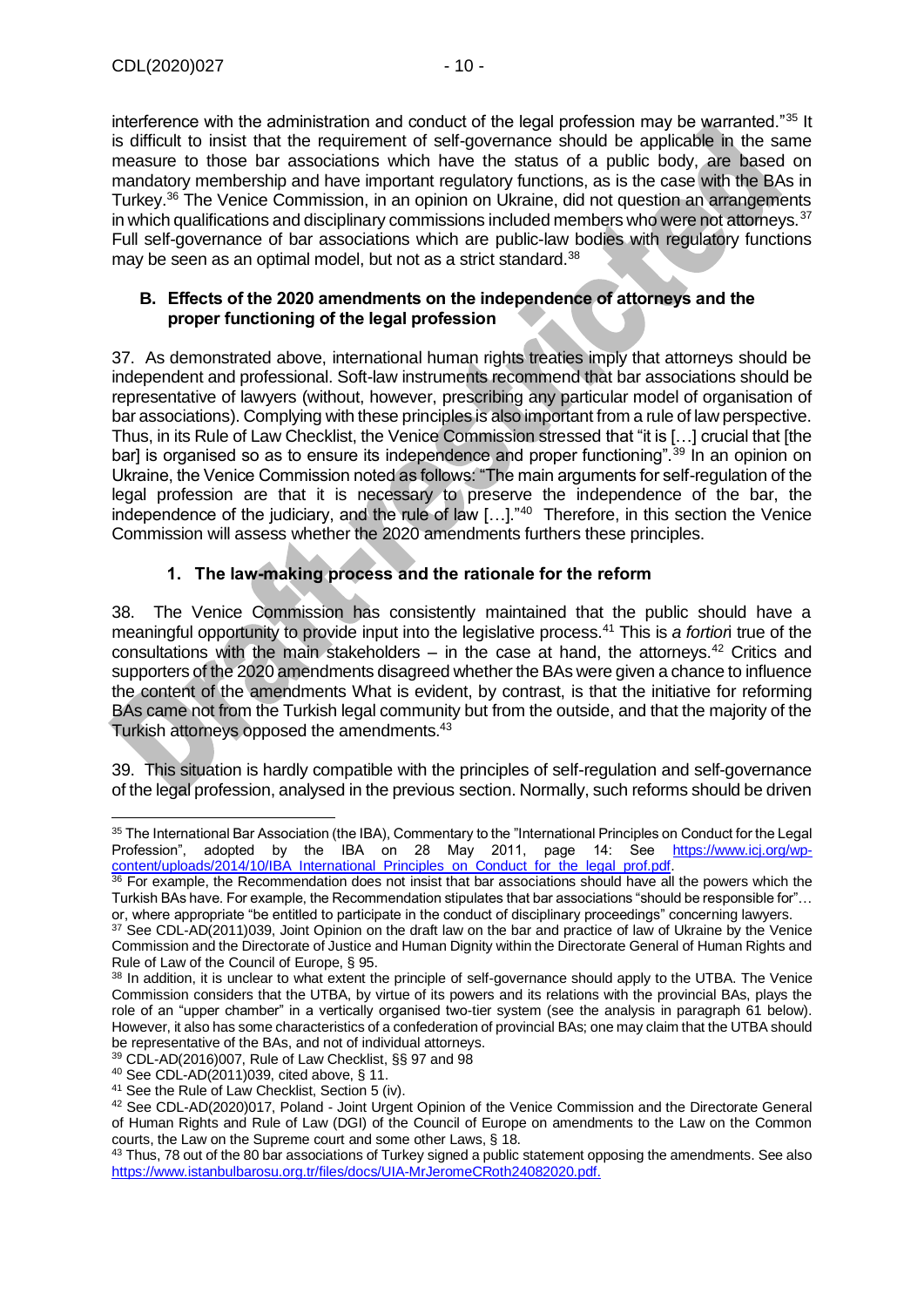by the legal community itself, or at least by a significant part of it, unless there is a compelling public interest to do otherwise and impose the reform from the outside.

40. The Venice Commission does not see any such compelling reason in this case. It recalls that another important element of due process of law-making is that the bills should be adequately justified, and that the impact of any draft legislation should be carefully assessed, in particular, from a human rights perspective.<sup>44</sup> One of the central arguments of the supporters of the reform was that it would improve the quality of governance within the legal profession. This assumption, however, was not supported by any hard evidence. No effort was made to collect data or obtain the opinions of the BAs beforehand, to conduct an appropriate impact assessment, etc. To start a reform, one needs to demonstrate that there is a real problem in need of a solution, and that the proposed solution will be at least somewhat effective. However, it has not been convincingly demonstrated in the present case.

# **2. Creation of multiple BAs in large cities**

<span id="page-10-0"></span>41. Other arguments in support of the 2020 amendments were arguments of principle. Thus, the authorities referred to the growing alienation of the Turkish attorneys from the governing bodies of their BAs. For example, only a fraction of members of the Istanbul BA participated in the last elections of its governing bodies. That made the governing bodies of the large BAs not representative of the respective legal communities. Smaller BAs created after the reform would be more democratic in the sense that they would give stronger voice to individual attorneys.

42. The Commission is ready to admit that, arguably, the leadership of smaller BAs is closer to the rank-and-file attorneys, and that the latter have more leverage in defining the policy of their BAs. If this assumption is correct, breaking up large BAs into smaller ones is a reasonable step. The question, however, is how to create smaller BAs without affecting the quality of the administration of the legal profession and the independence of the individual attorneys – which is one of the pre-requisite for securing the rights of the parties in court procedures. At the meetings with the rapporteurs, the critics of the reform pointed at many downsides of the model based on voluntary<sup>45</sup> membership in BAs. The Venice Commission will address these counterarguments one by one.

a. The risk of politicisation

43. The overriding concern of the critics of the reform is that creation of alternative BAs will lead to *politicisation* of the profession. It would disempower the large bar associations which happen to be also those that have mainly criticised the government on issues of human rights and the rule of law. It would encourage the legal profession to split along political lines so that criticism expressed by some bar associations will be challenged by other associations, leading to disintegration of the "public voice" of attorneys in Turkey.

44. The potential politicisation of the legal profession was also admitted by the representatives of the ruling majority and of the Ministry of Justice during the discussion with the rapporteurs. They noted that even before the reform the Turkish attorneys were already very politicised, which is demonstrated by their active involvement in certain political debates. For the Venice Commission, it is likely that the amendments would incite politically like-minded attorneys to create their own BAs.

45. The Venice Commission recalls that lawyers are entitled to have political opinions and even participate in the political life. However, bar associations should not become political actors. The

<sup>44</sup> Rule of Law Checklist, *ibid*.

<sup>&</sup>lt;sup>45</sup> "Voluntary" in the sense that an attorney may choose to which bar he or she wants to belong; otherwise belonging to a BA remains mandatory.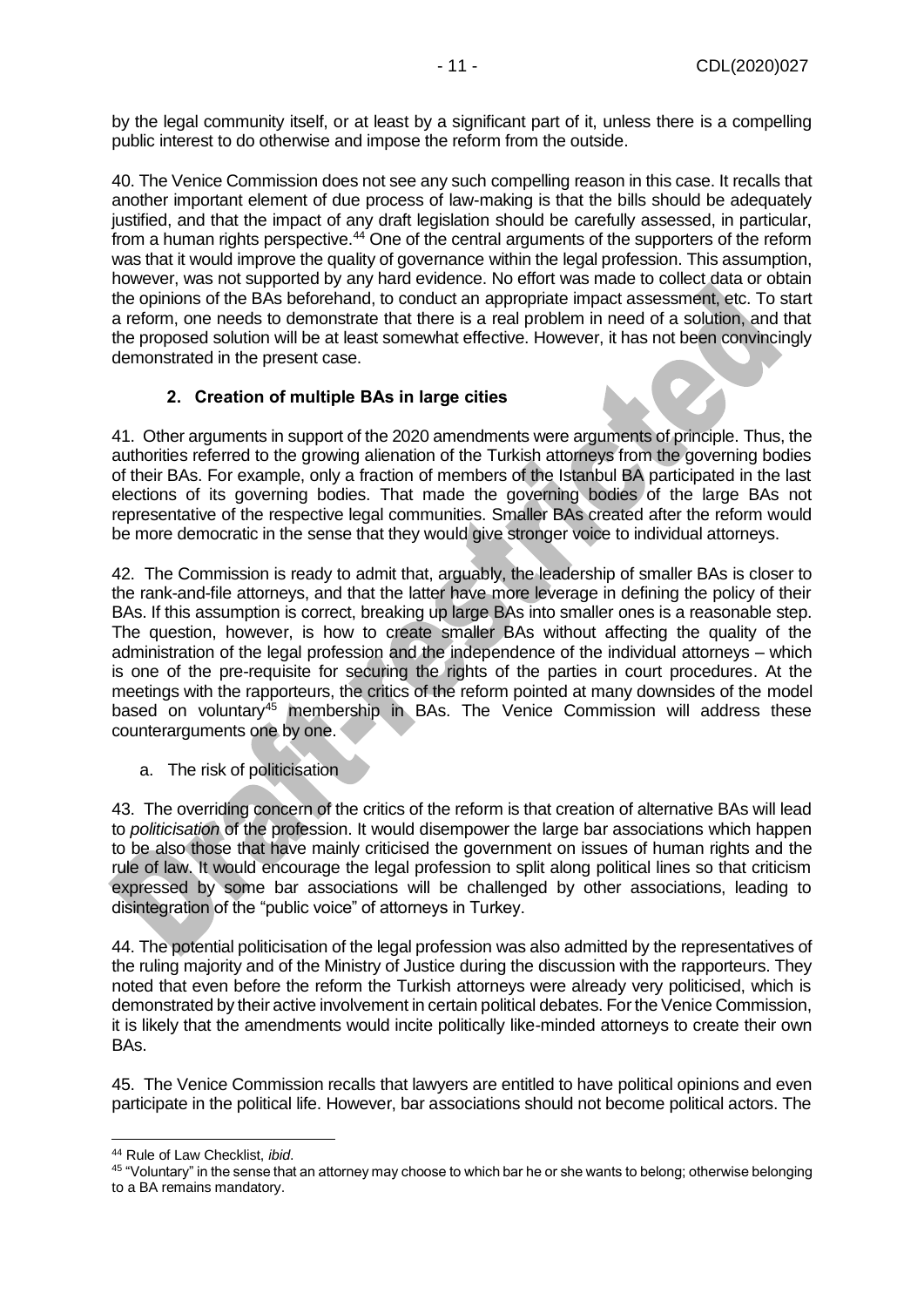mandate of the bar associations is defined in Article 76 of the 1969 Law: "ensuring honesty and confidence in the mutual relations between the members of the profession and their relations with clients; defending and safeguarding the order, ethics and respectability of the profession, the supremacy of law, and human rights; and to satisfy the common needs of attorneys." Associations may not "engage in activities other than those befitting their purpose of establishment". This mandate is well in line with mandates of bar associations in many other European countries.<sup>46</sup>

46. Many interlocutors, and in particular the attorneys themselves, were concerned that the attorneys' political preferences would become evident from the BA to which they belong. In the view of the Venice Commission, this can potentially affect how those attorneys are treated by the courts and the administrative bodies and will ultimately push the attorneys to join "loyalist" bar associations. This may have a negative impact on the independence of the legal profession in general.

47. The Venice Commission reiterates that in the previously existing system, the affiliation to a BA was based on purely geographical criteria. As a consequence, BAs were inevitably inclusive; they assembled a broad spectrum of political views, religious beliefs, ethnic origins, age groups, or professional specialisations. Due to this form of organisation, previously BAs represented the legal profession as such, and not specific views, beliefs, attitudes or professional preferences of their members. The 2020 reform, especially against the background of current political tensions in Turkey (on this see below), risks transforming BAs into political clubs and endanger the neutral status of these bodies.

b. Weakening the capacity of the BA to be involved in the human rights work

48. Not least, the 2020 amendments should be seen in the wider context of the raising pressure on the judiciary, prosecutors and attorneys in Turkey, in the aftermath of the failed *coup d'état* in 2016, and the following declaration of the state of emergency.<sup>47</sup> Pursuant to emergency decree laws, thousands of judges working at all levels of jurisdiction lost their jobs.<sup>48</sup> Mass dismissals were conducted in the prosecution service as well, and in other law-enforcement agencies. In such an extraordinary situation, when the judiciary and prosecution service are weakened, an independent legal profession, which is a *third pillar* of any modern justice system, is indispensable to ensure the fairness of the proceedings. However, the legal profession has been weakened as well. Thus, according to The Arrested Lawyers Initiative, Turkey has prosecuted more than 1,500 attorneys, arresting 599 of them on terrorism charges, since the 2016 failed coup. As of 1 September 2019, 1,321 lawyers had been sentenced for terrorist group membership or disseminating terrorist propaganda. The rapporteurs understand that larger BAs have, within their structures, specialised units dealing with human rights questions. Splitting larger BAs into smaller ones may undermine the capacity of the BAs to provide that kind of services to the society or defend the rights of the members of the legal profession, which is a very important task in the current context.

<sup>46</sup> See for example, the Austrian *Rechtsanwaltsordnung*, a law regulating the lawyers' profession, which defines the mandate of the bar as safeguarding, promoting and representing the interests of lawyers and protecting the honour, reputation and *independence* (emphasis added) of lawyers, as well as protecting their rights and monitoring their duties (§ 21 (2), see [https://www.ccbe.eu/documents/professional-regulations/\)](https://www.ccbe.eu/documents/professional-regulations/) See, more generally, the CCBE Code of Conduct for European lawyers,

[http://www.ccbe.eu/fileadmin/speciality\\_distribution/public/documents/DEONTOLOGY/DEON\\_CoC/EN\\_DEON\\_C](http://www.ccbe.eu/fileadmin/speciality_distribution/public/documents/DEONTOLOGY/DEON_CoC/EN_DEON_CoC.pdf) [oC.pdf](http://www.ccbe.eu/fileadmin/speciality_distribution/public/documents/DEONTOLOGY/DEON_CoC/EN_DEON_CoC.pdf)

<sup>&</sup>lt;sup>47</sup> A detailed description of those measures can be found in the Venice Commission's Opinion CDL-AD(2016)037 on the Emergency Decree Laws Nos. 667 –676 adopted following the failed coup of 15 July 2016.

<sup>48</sup> Venice Commission, Opinion CDL-AD(2016)037 on the Emergency Decree Laws Nos. 667 – 676 adopted following the failed coup of 15 July 2016, at § 147. See also Human Rights Council, Thirty-seventh session, 26 February–23 March 2018, Report of the Special Rapporteur on torture and other cruel, inhuman or degrading treatment or punishment on his mission to Turkey, UN Doc A/HRC/37/50/Add.1, at paragraph 24.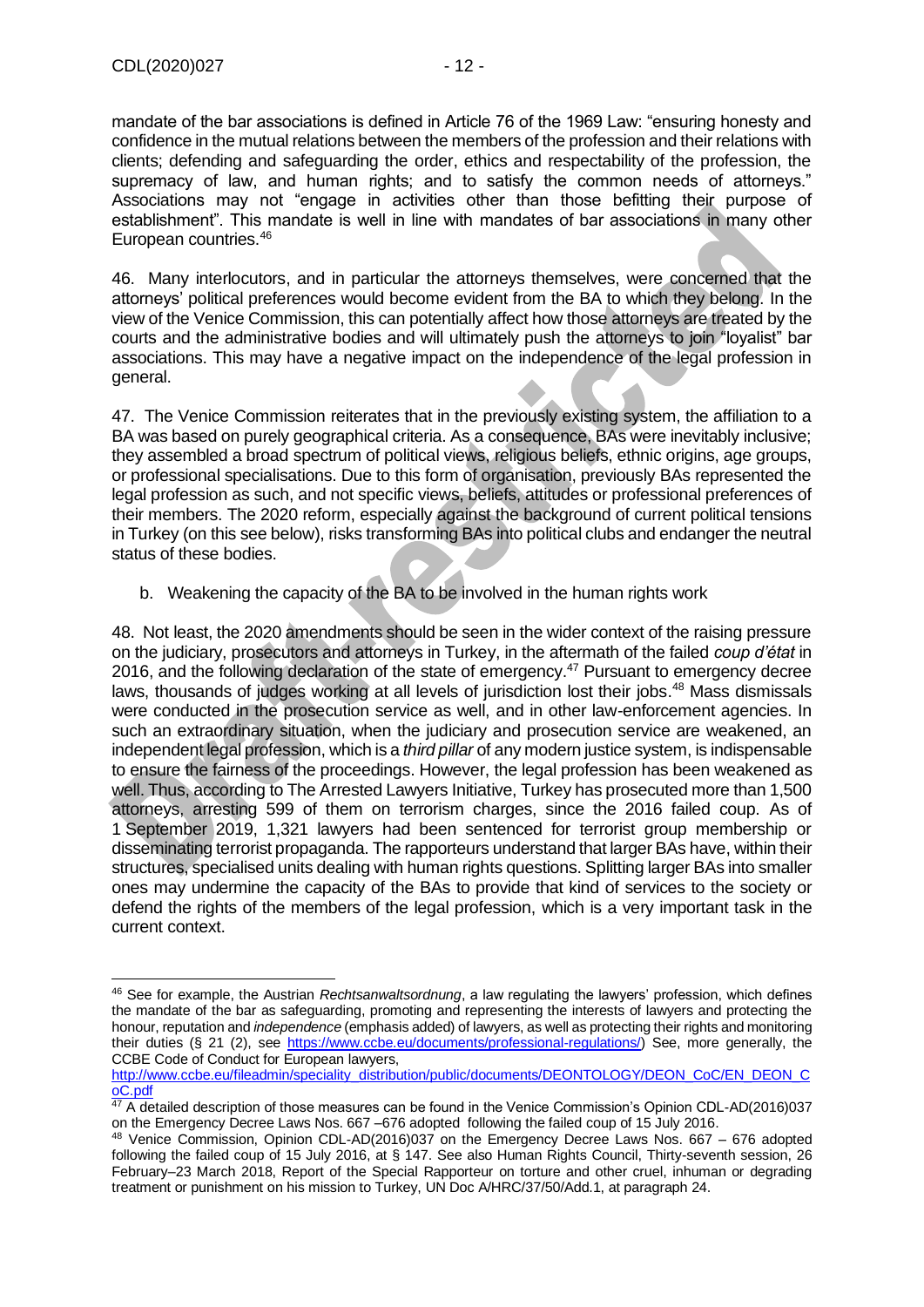49. The creation of multiple bars has other downsides. Thus, it will be more difficult to ensure uniform practice in the execution of their mandates, for example in the delivery of legal aid and disciplinary proceedings against individual attorneys. Political cleavages between alternative BAs (see above) may lead to polarisation of practice.

50. The 2020 amendments do not specify what happens to the property of an existing BA if a part of its members form a new BA. It is understood that currently existing BAs own real estate and other property, acquired over the years with the attorney's fees. The 2020 amendments do not specify how property issues are to be decided when a new BAs is formed, or when attorneys pass from one BA to another.

51. Finally, the BAs in the new system may become very unstable. Under the new Article 77 of the 1969 Law, if the number of members in a newly created BA goes below 2000, it should be liquidated. Attorneys are free to go and join other BAs, if they so wish. A BA which has slightly over 2000 members will be in a very fragile position, and if political winds change and a group of the attorneys decides to leave, the very existence of this BA may be put at risk.

52. These risks were unknown in the previous system, where each attorney belonged to one association in the place of his or her practice and where they were not given the right to come and go.

d. Will the new system provide better services to attorneys?

53. The proponents of the reform argued that smaller BAs would provide better administrative services to their members and thus improve the quality of the legal assistance in general. In particular, smaller BAs would ensure better training to the young lawyers during the mandatory apprenticeship period.

54. These assumptions may be correct, but, as stressed above, the rapporteurs have not been presented with evidence, and no attempt to test these assumptions had been made in the process of preparation of the law. In addition, if there was such a direct correlation between the quality of apprenticeship and the size of the BA as the authorities claim, one might assume that the best trained lawyers would work in the smallest BAs, and not in the big cities. It is equally unclear why other administrative services should improve if the size of the BAs is reduced to 2000 members.

e. Unequal treatment of attorneys in large cities and smaller towns

55. It is important that the "democratisation" of provincial BAs introduced by the 2020 reform will affect only a part of Turkish attorneys. The system of multiple bars will only exist in three big cities, where the number of attorneys exceeds 5000. It is unclear why attorneys in three major cities will be entitled to join a bar association of their choice, whereas attorneys in 77 other provinces will still be compelled to belong to the one and single BA. If the concern of the drafters of the amendment was to promote democratic principles, these principles should be extended to all the Turkish territory.

f. Possible solutions

56. As demonstrated above, the new model of multiple bars based on voluntary membership has many downsides. Most importantly, it may lead to politicisation, which endangers the independence of attorneys and the political neutrality of the legal profession. It may also result in administrative instability. Its assumed benefits for the quality of administrative services are not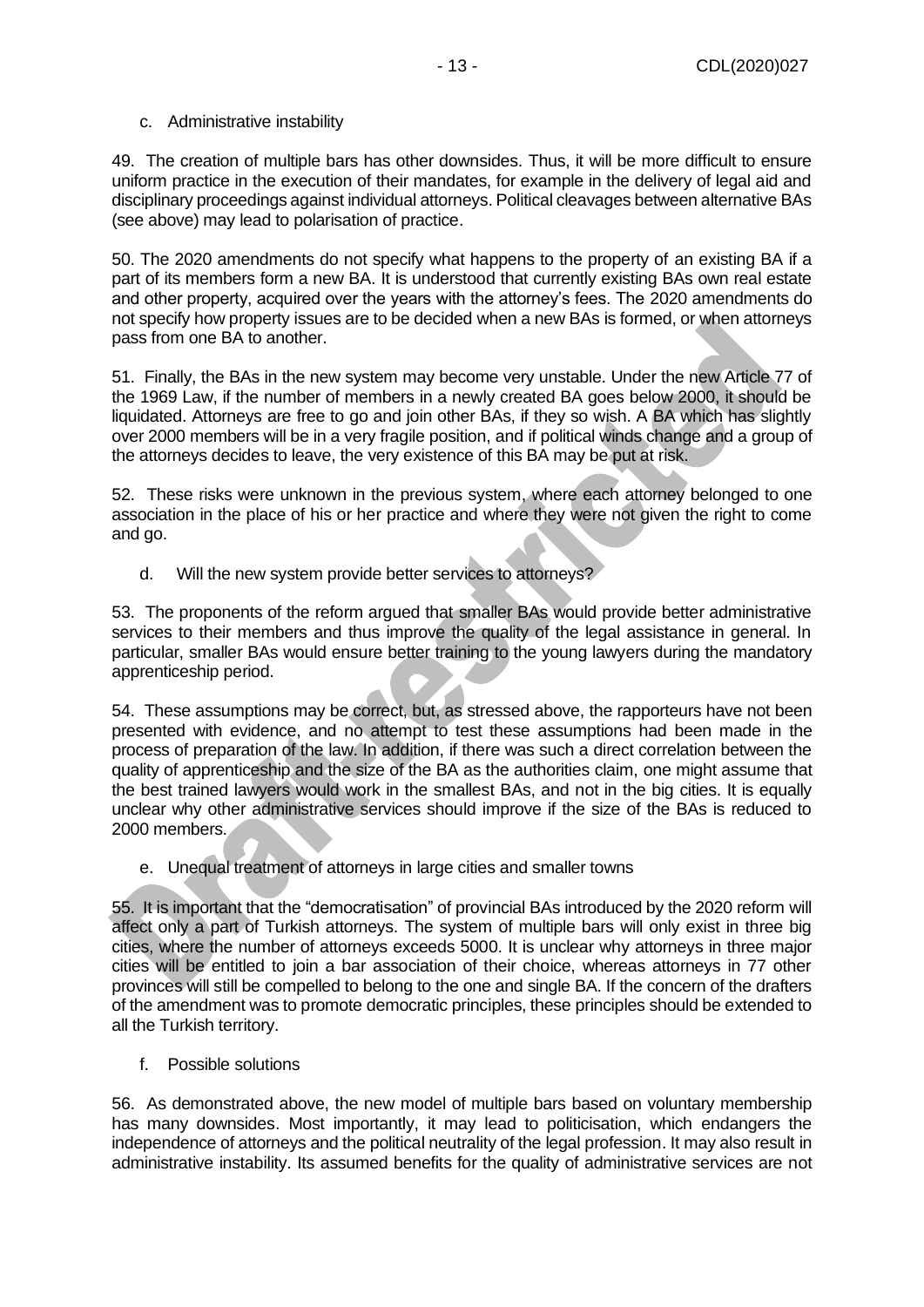clear. Finally, it creates an unjustified distinction between attorneys from three big cities and other attorneys.

57. The Venice Commission considers that the problems suggested by the Turkish authorities to exist could have been addressed by other means. For example, consideration could have been given to creating smaller constituencies which would respect the geographical principle, as before (i.e. each attorney belonging to his or her district BAs, for example), but will cover a smaller territory and consequently a smaller number of attorneys. That would make the BAs smaller and more "manageable", and, at the same time, avoid the risk of politicisation and of other administrative inconveniences identified above.

#### **3. Is the new system of election of delegates to the UTBA GA more fair than the old one?**

<span id="page-13-0"></span>58. The proponents of the reform maintained that the new model of nearly equal representation of all BAs in the UTBA GA is fairer, since it removes the dominance of three largest BAs and gives more voice to smaller BAs. It approximates the balance between smaller and larger BAs which existed in 1969, when the gap between them was not so important (at the time, there were many fewer attorneys in the three large cities than now).

59. By itself, the legislator is not prevented from changing the principles of election in order to return to the original proportion between delegates from larger and smaller BAs within the UTBA GA, or to establish any other proportion. However, changing the proportion should not be a goal in itself - the reform must promote some vital public interest. It is not clear for the Venice Commission how this new system improves the quality of services provided by the UTBA to the attorneys, or by the attorneys to the general public. Quite contrary: the Venice Commission considers that the new system reduces the representative character of the UTBA, which, eventually, may have negative consequences for attorney's independence.

60. In the opinion of the Venice Commission, the way that the UTBA GA is elected should be analysed in light of the role this body plays in the system of governance of the legal profession. From the functional perspective the UTBA is not only a union of BAs – it has important powers vis-à-vis individual attorneys. Thus, the UTBA can overrule decisions taken by the BAs in respect of attorneys in the disciplinary sphere, and as regards the admission to the legal profession. The UTBA develops ethical standards which should be applied to individual attorneys by the BAs' disciplinary bodies. Finally, the UTBA collects membership dues from the individual attorneys. In essence, the UTBA interacts with individual attorneys directly, not only with the BAs. The 1969 Law established a two-tier system of governance of the legal profession, with the UTBA on the top of it. The UTBA is also a "higher body" of BAs within the meaning of Article 135 of the Turkish Constitution (see paragraph 9 above).

61. Article 76 of the 1969 Law provides for the "democratic" method of election of the governing bodies of the BAs. It would not be logical and coherent to guarantee democratic elections only at the level of BAs, if the "higher body" is not composed in a broadly similar manner. Given its functions, the UTBA should have democratic legitimacy vis-à-vis the members of the legal profession, be *representative* of the individual attorneys.

62. The Venice Commission also believes that the representative character of the UTBA GA implies that individual attorneys should have an approximately equal voting power in electing its bodies. The principle of "equal voting power" is one of the cornerstone principles of the electoral law, and of the democracy in general.<sup>49</sup> It may be impossible to achieve a perfectly equal voting power in all types of elections. For example, in federated bodies some constituencies (territories, professional groups, etc.) may be better represented than others, for historical or political

<sup>49</sup> See the Venice Commission Code of good practice in electoral matters, CDL-AD(2002)023rev2-cor, p. 2.2.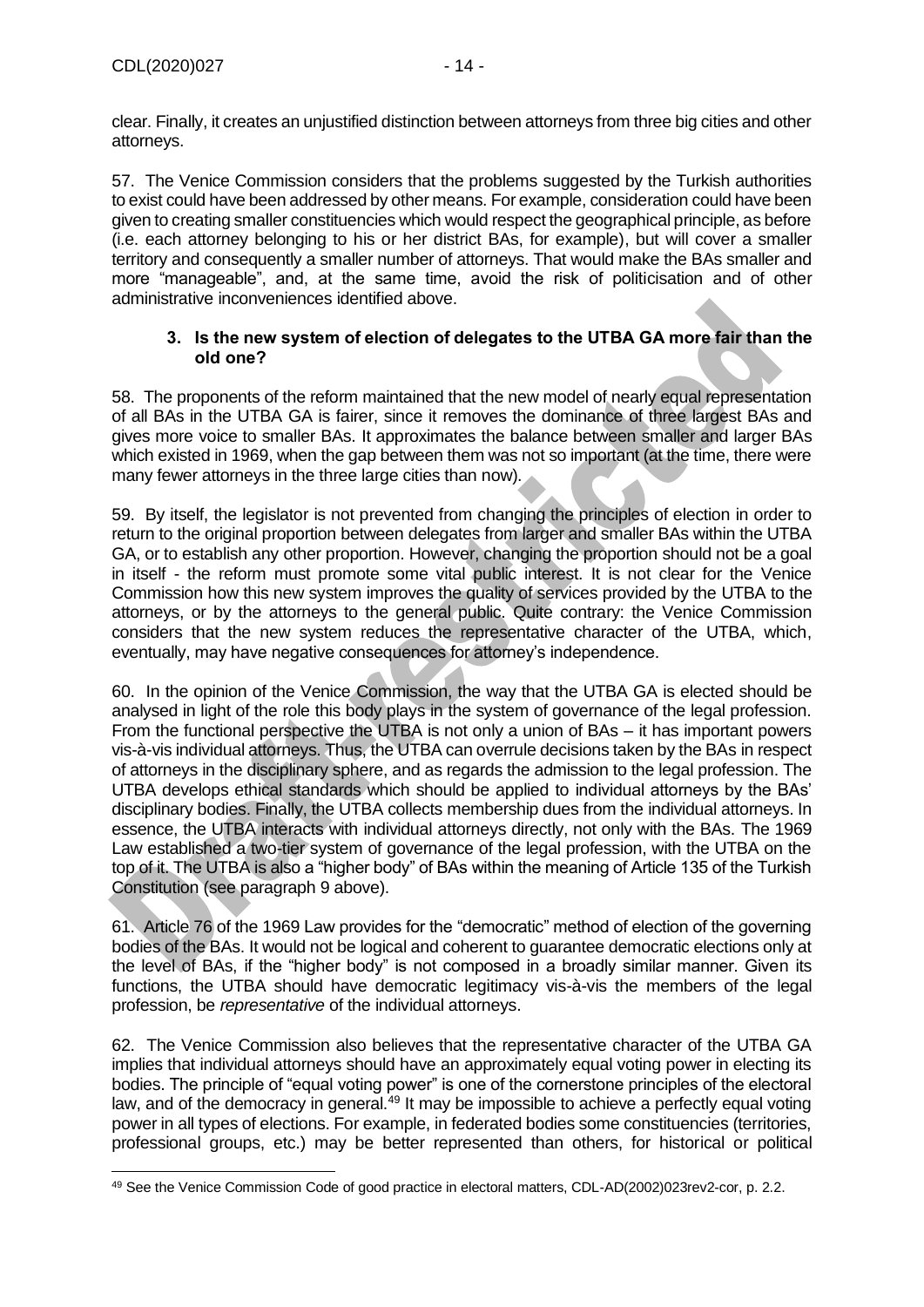reasons. Even in the old system the individual attorneys had only an approximately equal voting power vis-à-vis the UTBA. However, replacing a relatively balanced system with a clearly unbalanced one, where the difference in the voting power may be hundredfold, needs a very strong justification, which the Commission cannot find in the case at hand.

63. It is noteworthy that in 2002, in case no. 2002/31, the Constitutional Court of Turkey already addressed the issue of equal voting power.<sup>50</sup> This case concerned the method of elections to the Grand Congress of the Medical Association, a nationwide organisation of Turkish medics. The Grand Congress consisted of delegates selected by the general assemblies of medical chambers. The law at the time provided that chambers having up to 300 members would send to the Grand Congress 3 delegates; chambers having up to 500 members would be entitled to 5, and chambers having more than 500 members would be entitled to 7 delegates maximum. The Constitutional Court ruled that limiting the maximum number of delegates to 7 was incompatible with the principle of fair representation, which is a cornerstone of any democracy.

64. This judgment supports the Venice Commission's analysis above: the recent move from a roughly proportionate system of representation of attorneys from different BAs towards a clearly disproportionate system, where the attorneys from different BAs have dramatically different voting power, is not justified.

65. This conclusion does not mean that the previously existing system was perfect. The authorities claimed that delegates of the UTBA GA elected on behalf of the Istanbul BA do not represent all the attorneys but only an insignificant majority of them. In the elections at the level of provincial BAs attorneys choose amongst several lists of candidates. Each list contains candidates to all leadership positions, including delegates to the UTBA. As a result, candidates from the list which received a relative majority of votes (that was the case of Istanbul), filled *all* the vacant posts. Given the very low turn-out at those elections, it means that the governing bodies of the Istanbul BA and the delegates to the UTBA may not be very representative of the Istanbul legal community.

66. In the opinion of the Venice Commission, this problem would be better addressed by other means, not by abandoning the principle of roughly proportional representation of the BAs in the UTBA GA. The most evident solution would be to redesign the electoral system at the level of provincial BAs. For example, one may consider increasing the quorum and/or introducing a proportional system of voting. That would ensure that delegates to the UTBA from each BAs better represent different currents within the legal profession and are not as homogenous as before. This will also increase the role of the delegates from the smaller BAs, who they will be able to join forces with "dissident" delegates from the larger BAs. At the same time, this solution will avoid creating a huge disparity in the voting power of individual attorneys. The Venice Commission stresses that any such reform should involve a meaningful participation of the legal community in the process of its development.

# <span id="page-14-0"></span>**IV. Conclusion**

67. The 2020 amendments to the Attorneyship Law of 1969 introduced two major changes to the system of governance of the legal profession in Turkey. First, they made it possible to create multiple bar associations in large provincial centres (instead of a single one, as before). Second, they changed the relative voting power of bar associations within the Union of the Turkish Bar Associations (the UTBA), thus reducing the influence of those that are large, and increasing that of small bar associations.

68. The international human rights treaties do not specify how legal profession should be governed. However, they can be construed as requiring a robust degree of independence and

<sup>50</sup> See (in Turksih)[: https://normkararlarbilgibankasi.anayasa.gov.tr/ND/2002/31?KararNo=2002%2F31.](https://normkararlarbilgibankasi.anayasa.gov.tr/ND/2002/31?KararNo=2002%2F31)